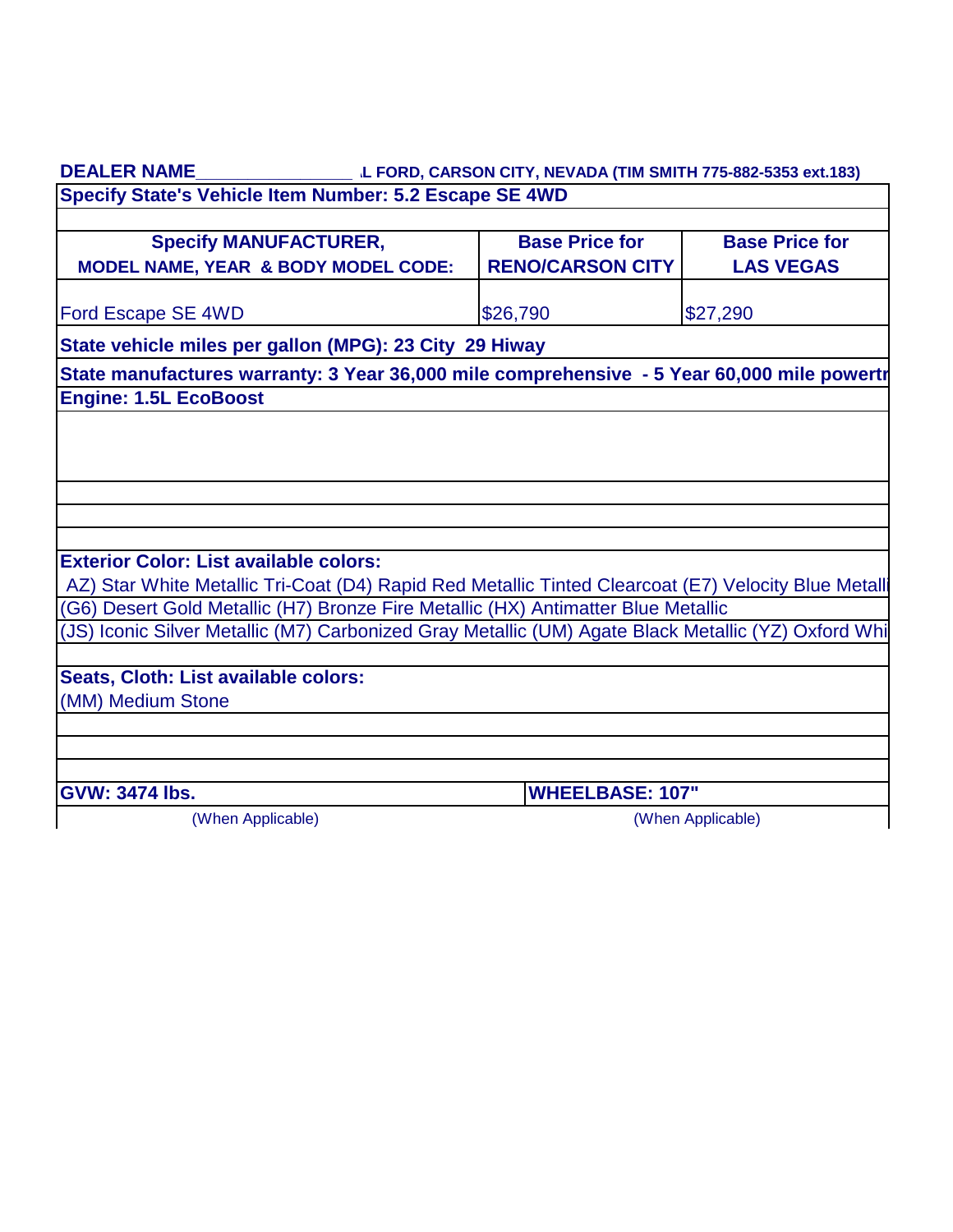## **OPTION PACKAGE PAGE ~ FLEET**

(Use separate page for each package)

#### **DEALER NAME\_\_\_\_\_\_\_\_\_\_\_\_\_\_\_**

 **CAPITAL FORD, CARSON CITY, NEVADA (TIM SMITH 775-882-5353 ext.183)**

**Specify State's Vehicle Item Number:**

\$